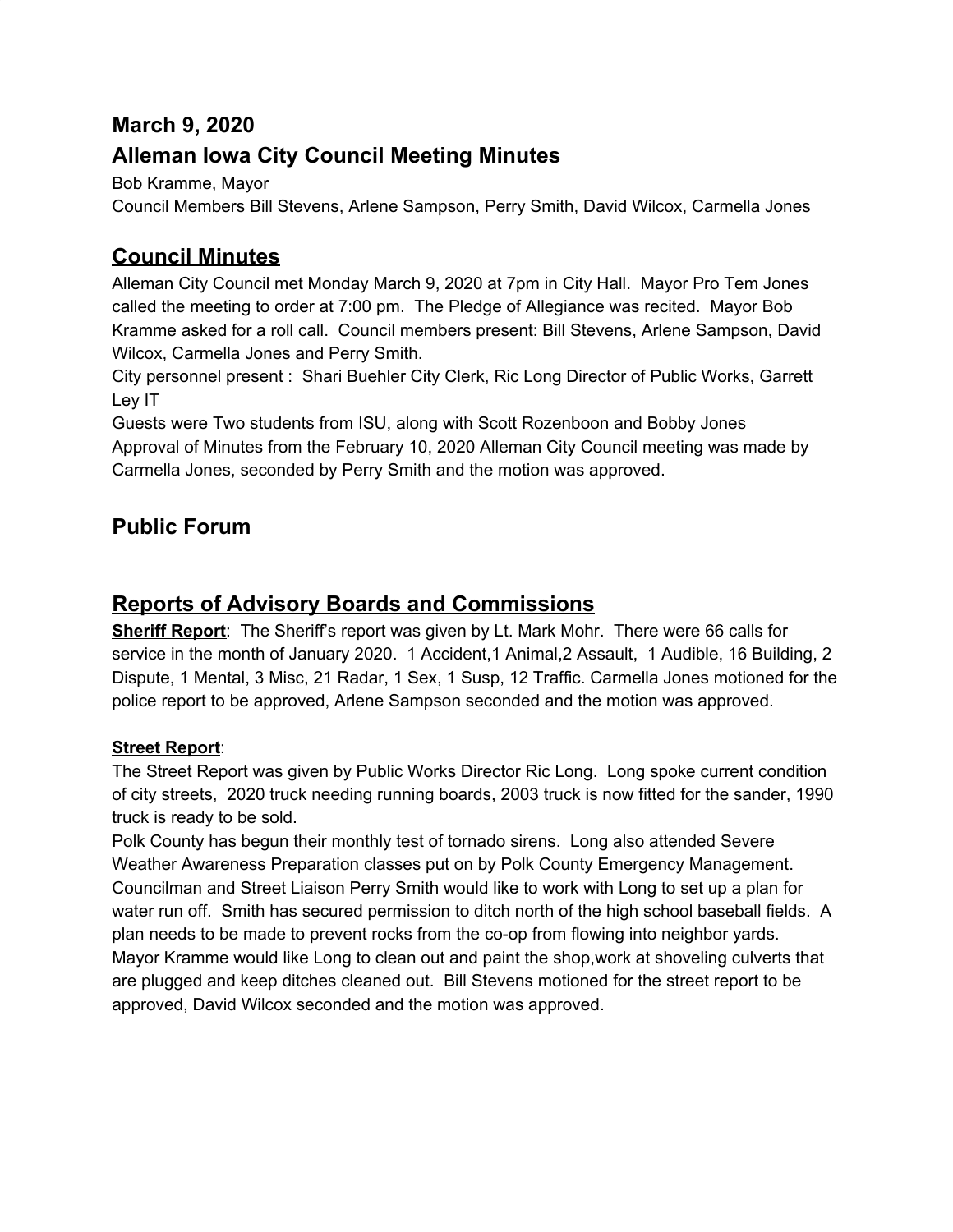#### **Park and Recreation Report**:

Liaison Arlene Sampson gave a report and the Park and Rec minutes from the March 2020 meeting. Planning is underway for the annual Easter egg hunt in April, June Movie Night and July Community Picnic. The City is also participating in the Earth Month plastic bag swap. Carmella Jones motioned for the Park and Rec report to be approved, David Wilcox seconded and the motion was approved.

## **Planning and Zoning Report**:

There was no Planning and Zoning meeting in February

### **Board of Adjustments Report**:

There was no Board of Adjustments meeting in February

#### **Web Report**

The Web report was given by Garrett Ley. cityofalleman.org had 268 visits in February, up 75%. Ley will be working uploading all city ordinances along with the 2007 City Comp Plan. There will be a poll posted for Park and Rec to determine the spring movie. Arlene Sampson motioned for the IT report to be approved, Carmella Jones seconded and the motion was approved.

### **Approval of Financials and Invoices**:

Financials were presented for the month of March. Bill Stevens made a motion for the finances and invoices to be approved, Arlene Sampson seconded and the motion was approved.

### **ADMINISTRATIVE BUSINESS**

LOSST Money The monthly break down has changed due to two more cities voting on raising their sale tax.

City Hall Property City Attorney Jim Thornton is working on the name change for the address

### TrueNorth Meeting

Mayor Kramme, Ric Long, and Shari Buehler met with TrueNorth. Some adjustments are being made to the policy.

### **Old Business**:

Students from Iowa State University spoke about the progress on the City of Alleman Comp Plan their class is working on. Due to spring break travels the students will not be back into the city after spring break

There were 71 citizen surveys turned in.